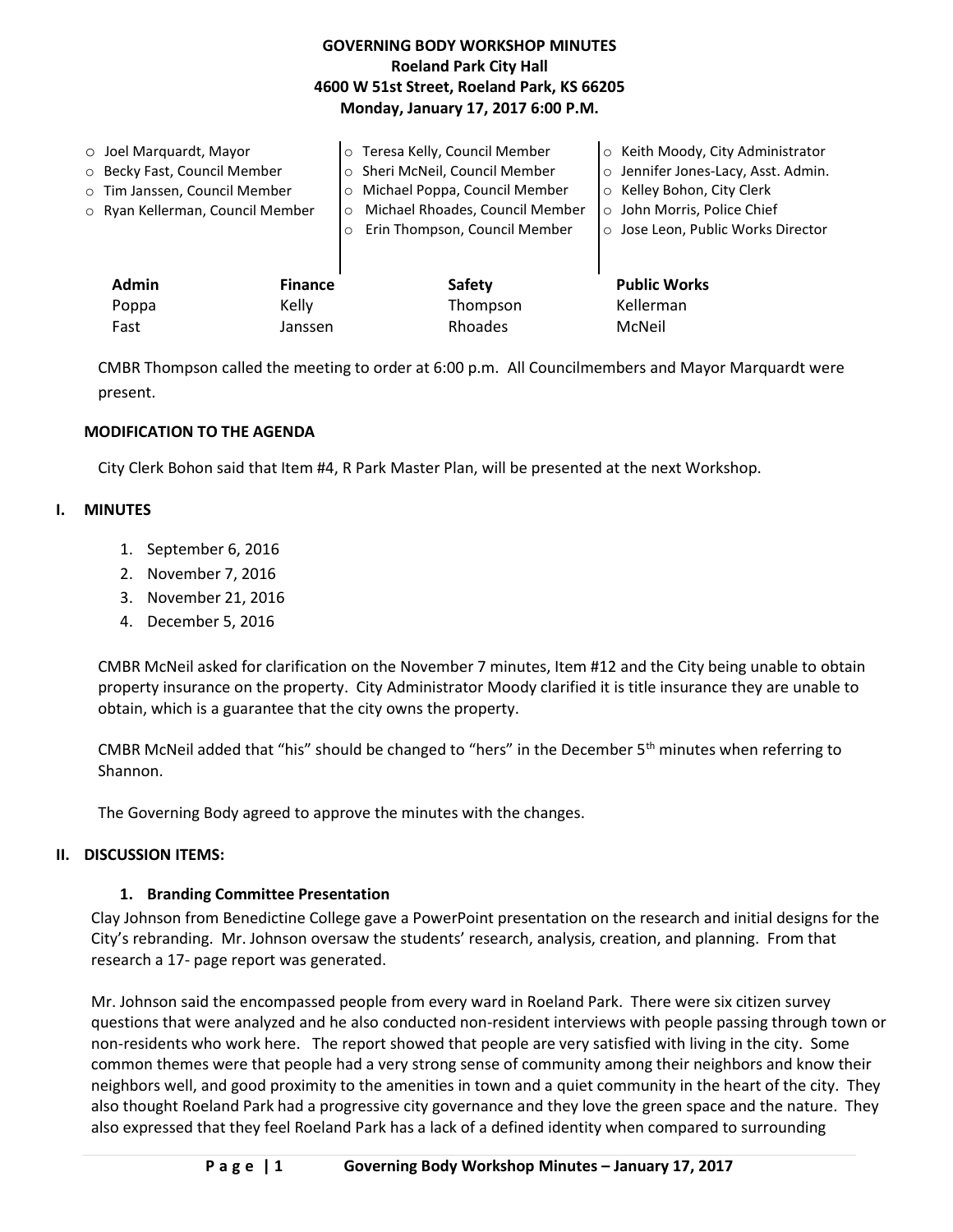communities. Friendly, quiet and safe were the words used most frequently to describe Roeland Park. From the research they developed a positioning statement which led to a creative brief. This was shared with every artist that was involved in the re-branding project. In the design phase, nine residents of town submitted 18 designs. 16 students submitted as well. The Re-Branding Committee has decided they are not prepared to make a final recommendation until they give the artist a couple more chances to adjust to some of the thoughts of the committee.

CMBR Fast stated it is difficult for artists when the city itself is still working on their identity. She did say she sees that happening in the next two years especially with the Roe visioning process. She believed working with Benedictine was the first step in the creative process, but feels there is still a ways to go in identifying who we are as a city when they're still working on gateway elements and art. The central theme that's missing in all of the submissions is Roe and there is too much emphasis on the Kansas City skyline. She showed residents in her ward the drawings and said nobody quite got it. She recognized that Mr. Johnson and his students for their hard work, but acknowledged the city has a lack of identity and it makes it hard if there is no direction from the city.

Mr. Johnson said that thought came up in multiple meetings.

CMBR McNeil said there was only one design that says Roeland Park that did not have the skyline, but added that even reflects Roeland Park. She reiterated CMBR Fast's statements as to the gateway elements and would like to incorporate what the final vision would be.

CMBR Thompson knows the students put a lot of work into this and commended all of them. She expressed her disappointment and the fact she would like designs without Kansas City involved. She said the brand of the city should represent what's inherent and unique to Roeland Park. She would like to see a logo without a Kansas City reference as that is not who they are. She does not want Roeland Park's selling point to be that we're close to cool stuff in other cities. Roeland Park wants to be known as that cool city.

Mayor Marquardt said he believed this is the right time for working on the city's re-branding. He agreed that they're not quite there as far as the actual piece, but, yes, the timing is right.

CMBR Kellerman reiterated the comments of the Mayor that the timing is correct or the Governing Body would have not voted to hire it out. He preferred the design with the backward R and letter P with a skyscraper. He suggested putting Roeland Park at the bottom, so that those unfamiliar with City would at least know where they are as opposed to a backwards R and P.

CMBR Fast said the backward R and P reminded her of rest in peace. She also stated that she believed that Benedictine's work is done and they have fulfilled what was asked of them.

CMBR McNeil said she hopes the city gets a good identity so they do not have to be the city that's close to everything else or a city that's just moments away from anywhere.

CMBR Kelly said she agreed with some of the messaging, but not necessarily the imagery. She applauded the committee and acknowledged everyone's hard work. She asked if there was different symbolism that could be used for the words. She said if the R and P were taken away it would be generic with nothing identifying Roeland Park.

CMBR Poppa also agreed that the timing is right. He said he knew it was a process that doesn't necessarily end in December and what was shown tonight is not the final presentation. He thanked the students for their submissions and also everyone who has submitted. Mr. Poppa said that everyone has been great about working with the committee and taking notes. He did agree that the imagery is not 100 percent right, but it is going to get there because they want to get it there even if it takes a bit longer.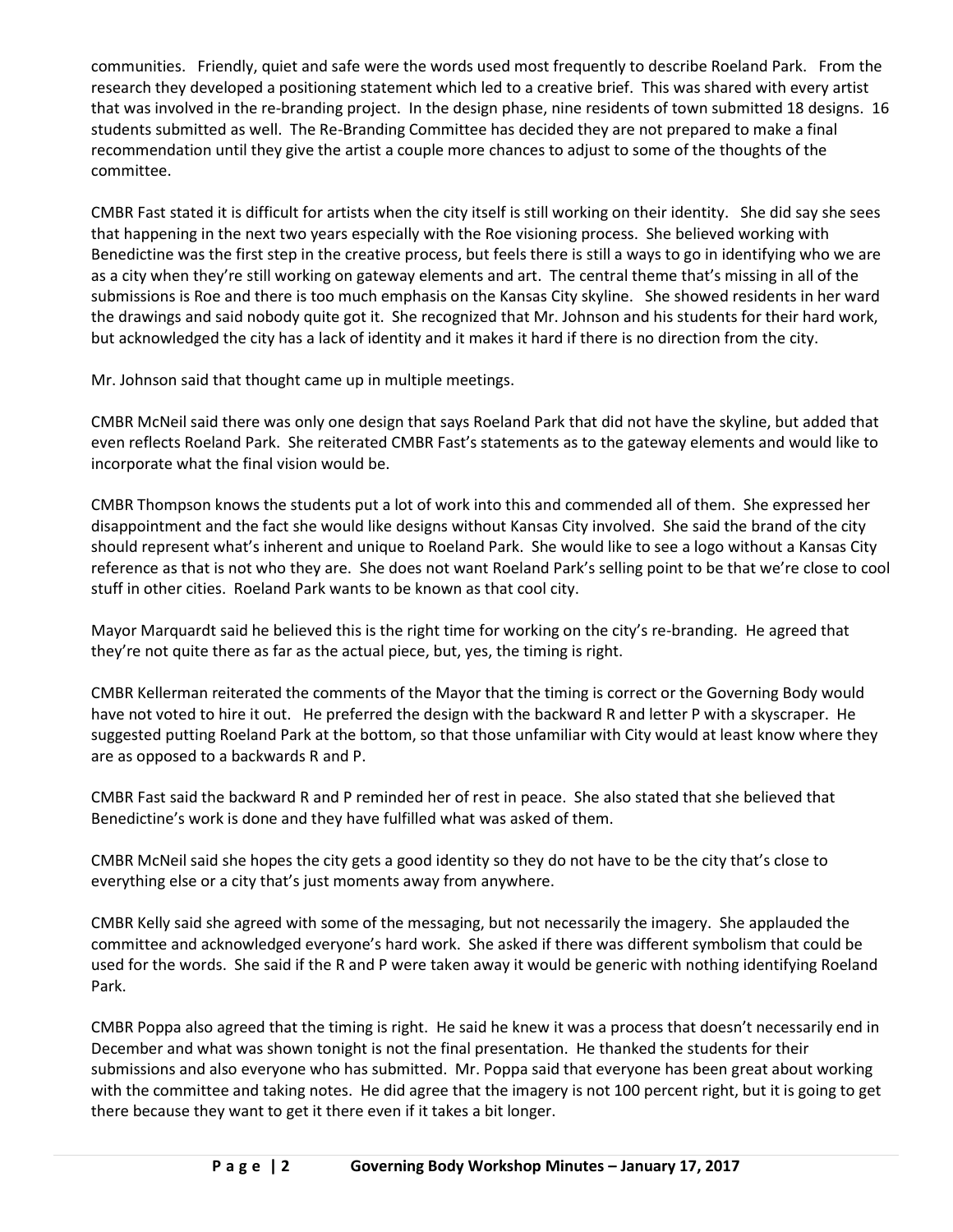CMBR Rhoades asked for a consensus that now is the right time to continue this process.

CMBR Fast said students are finished with their class, and to further have them continue to volunteer is unrealistic.

Mr. Johnson said if everyone is satisfied with the research and the things informing the design and would like to move forward, it would require a change of strategy. As an instructor he said this has been an incredible learning experience for the students. They have been fired up all semester long and still come into his office asking what's going on, it was really great to work on.

The majority of the Council agreed that now is the time to work on this.

CMBR Rhoades would like everyone to spend more time reviewing the designs and give it some time.

Mr. Johnson said he is satisfied with the feedback. If it goes too much past a couple more artistic iterations it will probably require a change of strategy. They can use the research documents to inform another designer, but the student involvement would be out from that point.

CMBR Fast said an option would be to put out a request for proposal.

City Administrator Moody asked if the Governing Body wanted all the options presented at the Community Forum.

CMBR Kellerman said they have already been made public. CMBR Fast and CMBR Thompson said that the presentation to the Governing Body should be the same one presented at the Community Forum.

Mr. Johnson will give this presentation at the Community Forum on January 23.

## **2. Roe Blvd. Phase One Engineer Contract**

Public Works Director Leon sent out an RFQ for design consultation for the Roe Boulevard project and received about six responses. After ranking and an interview process, the committee asked Mr. Leon to begin negotiations of a scope and fee for services with George Butler Associates (GBA). He said that Vireo is also a part of the team and will be involved in the community engagement process while GBA will be heading the design efforts.

Mr. Leon presented the scope of services for the visioning phase and will be asking Governing Body approval at the City Council meeting.

Mayor Marquardt asked if the City Engineer has reviewed the contract. Public Works Director Leon said they had and they have also reviewed the scope of services. Mr. Leon said he knew they wanted to have high public involvement in the process and the community engagement will generate feedback and buy-in for the project. He also said this is not considered a common construction project.

City Administrator Moody said the first phase should determine what the design will be and the second phase will be the actual design. If the construction project turns out not to be as broad as initially anticipated, then the scope and the fee associated with that scope will be less. The timeline of completing the steps has been reviewed by the city engineer who makes sure they meet timelines for the STP funds that have been allocated to this project. Because it has those STP funds the street project will be administered by KDOT.

Mayor Marquardt received confirmation that GBA anticipates payment of 40 percent of the design process. The public outreach Verio is participating in is a big portion of the first phase. They will be doing a lot of community outreach. There will be a project survey as part of the initial visioning phase that will provide them good information and to help them make better decisions as they move through. They will also obtain ownership and encumbrance documents that provide information on utility easements, etc. as they want to know and minimize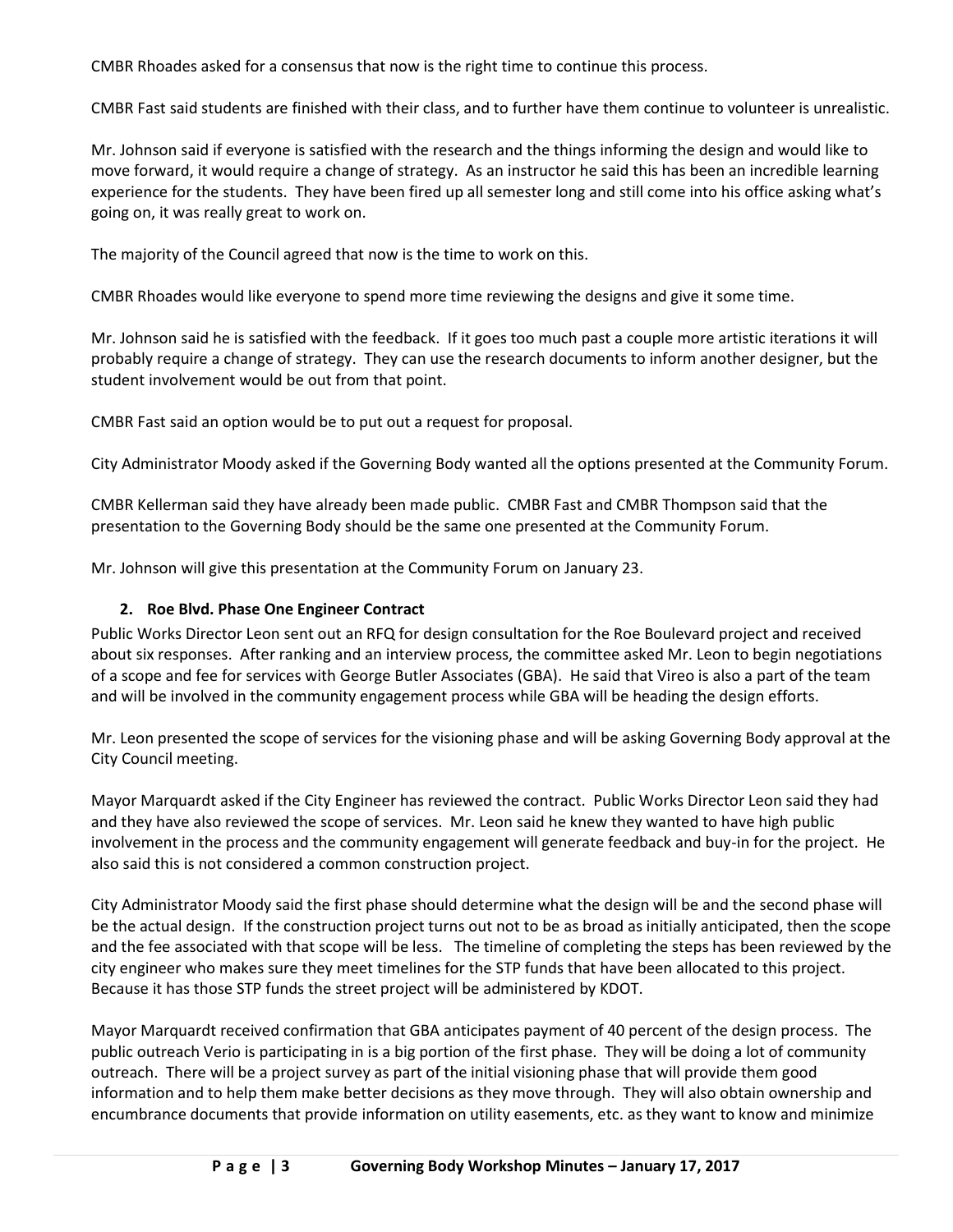their right-of-way impacts as they move on through the process. They felt that having that information up front as part of the visioning process would be beneficial.

CMBR McNeil - asked if this would be a bond or mainly from government funding. City Administrator Moody anticipates \$500,000 of the total project cost would be funded with bond proceeds with the first bond issue occurring at the very beginning of 2018.

CMBR Fast asked for a description of the community outreach, community involvement, advisory committee meetings, and how that structure will happen and who will do it.

Triveece Penelton with Verio said she will be working in the visioning phase. She said this will be a pretty fast phase insomuch they will be done by the summer with the visioning. They are asking to create an advisory committee made of people interested in the corridor, elected officials, transit people, bike-ped people, businesses, property owners, and even those not excited about the project. They will also do landscape architecture or aesthetics renderings to create a sense of place and have conversations about with the advisory committee so they can get a preferred concept. They will also do engagement in community meetings. The community engagement will continue online with surveys that pair with the public meetings, so if someone misses a meeting they still have an opportunity to provide feedback. They will also set a page on social media to continue the discussion.

City Administrator Moody said he would like to have two Governing Body members chosen at the meeting to begin working with Verio in setting out the timeline and the process.

CMBR McNeil said she would like to be on the committee.

CMBR Kellerman said he too would like to be on the committee and said that he and CMBR McNeil have already been a part of this process as it falls under the Public Works committee.

CMBR Rhoades asked Verio what they see in the visioning process. Verio is thinking about the future of Roe and had the idea of creating a hub in the Walmart shopping center that used to be a gathering spot in the city and whether there are opportunites to do that again. If that area is to be the primary gateway to the city, they also want to discover what could be possible secondary gateways. This process is different than looking at banners and lighting and the placement of trees.

CMBR Kelly asked for clarification on CMBR Kellerman's statements about transitioning at the end of their ad-hoc terms. Ad-hoc committee changes are in February 2017.

CMBR Rhoades said if someone is on a committee, they should stay on it because of the relationships that have been built.

CMBR Poppa said the visioning process is slated to end in July 2017 and whoever is appointed to the committee would be able to carry out their term on the committee as an elected official even though the subcommittee chairs change next month.

CMBR Kelly said they should stick with the folks that want to be on it. She did offer her assistance with the connections she has made working on other committees including the bike-ped committee.

There was agreement to add this item under New Business for approval of CMBR McNeil, CMBR Kellerman and Mayor Marquardt to be on the committee.

There was agreement to approve the contract under the Consent Agenda.

# **3. Discuss Leaf Pickup Program**